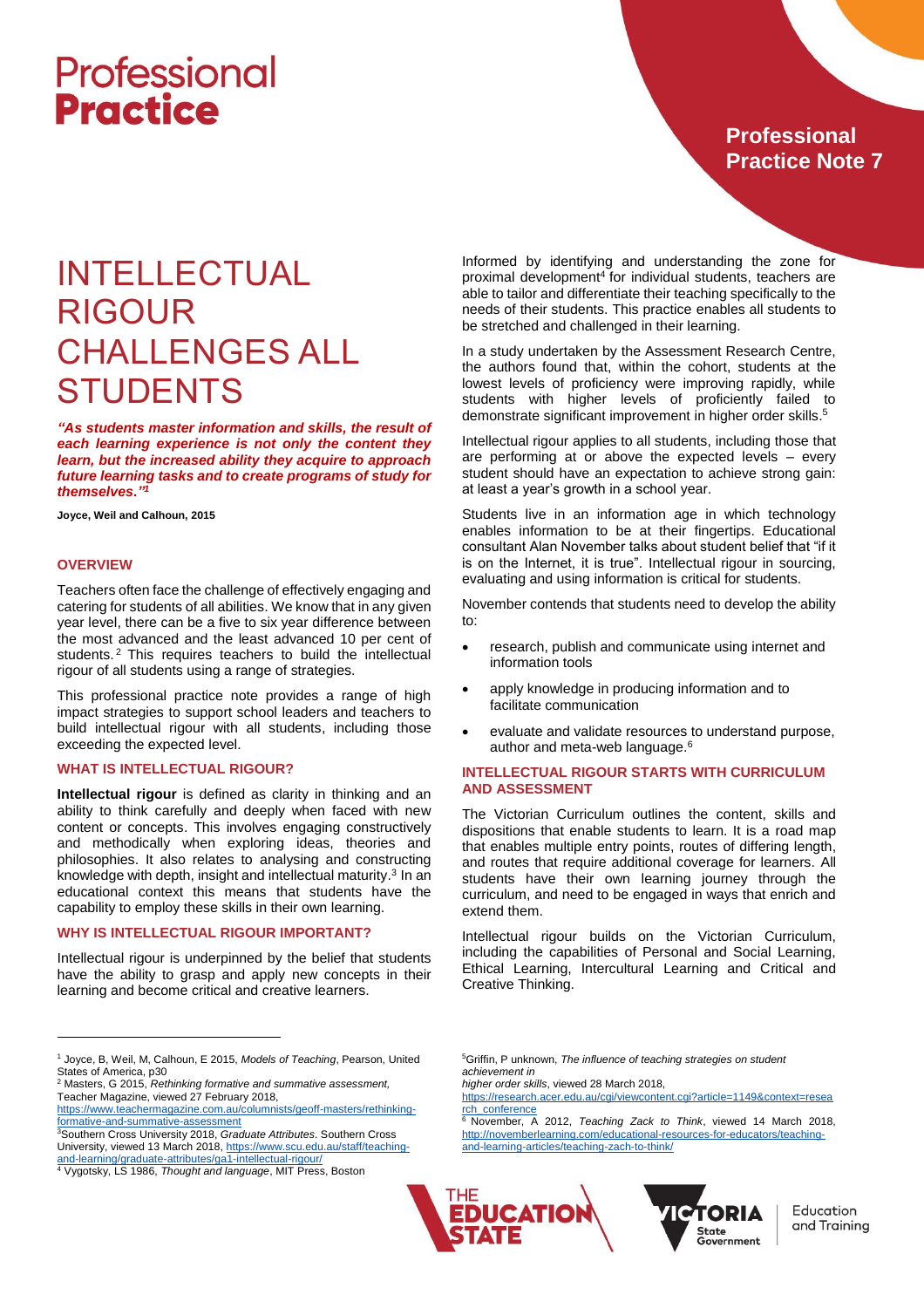### **Professional Practice Note 7**

Using the Victorian Curriculum as a road map, teachers must scaffold the learning for each student and work within their zone of proximal development. Assessment, as part of the scope and sequence of the Victorian Curriculum, is the foundation upon which teaching practice is built, as stated by Griffin and Care: (2009) "assessment is for *teaching*". 7

It is assessment that helps teachers to identify students' points of need, and therefore, their next area of learning. Using students' formative and summative assessment, teachers can ensure that students are appropriately scaffolded to master new learning.

Formative assessment is ongoing and responsive to the next learning needs of students, and further builds and promotes student learning of the dispositions of intellectual rigour. See *Professional practice note 6: formative assessment* for more information.<sup>8</sup>

Formative and summative assessment of student knowledge and skill development enables this scaffolding to take place, guided by each student's zone of proximal development.

#### **ADVICE FOR SCHOOL LEADERS**

#### **Developing a shared understanding of intellectual rigour**

A positive learning community is essential to encourage and support students to take risks and demonstrate vulnerability in their learning and knowledge construction. Growth requires students to challenge their educational boundaries in a safe learning environment: "real growth often requires us to make our learners uncomfortable, and we have to help them deal with the unfamiliar situations… as well as manage their discomfort productively"<sup>9</sup>.

The Framework for Improving Student Outcomes' (FISO) Positive Climate for Learning and the Practice Principles for Excellence in Teaching and Learning ensure the conditions to promote student learning and participation are in place. The relevant Practice Principles for Excellence in Teaching and Learning are:

- *High expectations for every student, promote intellectual engagement and self-awareness*
- *A supportive and productive learning environment promotes inclusion and collaboration*
- *Student voice, agency and leadership empower students and build school pride*

 $\overline{a}$ 

The following questions may be useful for school leaders and teachers to consider the current practices of the school in setting high expectations for all students:

- How is the curriculum viewed by the school with regard to student progression? Is it considered 'fixed' by curriculum level?
- How is the practice of teaching viewed in the school? What is the role of the teacher with regard to student progression?
- What does the school consider to be 'successful learning'? How does the school seek to engage and enhance student metacognitive strategies for learning?
- How does the school track and group learners? How does the school describe and measure student progress?
- How do assessments align with the Assessment Standards of the Curriculum?
- How does the school report on student learning? What language is used to describe student progress?<sup>10</sup>

#### **ADVICE FOR TEACHERS**

#### **Teaching intellectual rigour**

Building student capability to access the dispositions of intellectual rigour are part of daily pedagogical practice.

The dispositions can be seen as students becoming or learning to be inquisitive, open and fair minded, ready to try new ways, considerate of alternatives and being intellectually flexible. The dispositions of intellectual rigour include:

- **Inquisitiveness:** open to inquiry, research and asking questions; eager for knowledge; intellectually curious.
- **Reasonableness:** sound judgement; fairness.
- **Intellectual flexibility**: ability to mix, change, emerge and re-emerge within changing times and conditions. This elasticity of the mind allows conceptualisation of ideas and theories that can be verbalised, shared and implemented.<sup>11</sup>
- **Open and fair mindedness**: willing to consider new ideas; just; impartiality in judgement.

<sup>8</sup>[https://edugate.eduweb.vic.gov.au/edrms/collaboration/PPLD/WSEU\\_Public](https://edugate.eduweb.vic.gov.au/edrms/collaboration/PPLD/WSEU_Public_Documents/Professional_practice_note_6_formative_assessment.pdf) [\\_Documents/Professional\\_practice\\_note\\_6\\_formative\\_assessment.pdf](https://edugate.eduweb.vic.gov.au/edrms/collaboration/PPLD/WSEU_Public_Documents/Professional_practice_note_6_formative_assessment.pdf)

[https://www.teachermagazine.com.au/columnists/geoff-masters/challenging](https://www.teachermagazine.com.au/columnists/geoff-masters/challenging-our-most-able-students)[our-most-able-students](https://www.teachermagazine.com.au/columnists/geoff-masters/challenging-our-most-able-students)

<sup>11</sup>Association for Childhood Education International unknown, *Overview on Intellectual Flexibility*, viewed 14 March 2018, [http://static1.squarespace.com/static/5295fdb1e4b0d73103364931/t/57b9ccf](http://static1.squarespace.com/static/5295fdb1e4b0d73103364931/t/57b9ccf459cc6886da078889/1471794420767/Intellectual_Flexibility.pdf)

[459cc6886da078889/1471794420767/Intellectual\\_Flexibility.pdf](http://static1.squarespace.com/static/5295fdb1e4b0d73103364931/t/57b9ccf459cc6886da078889/1471794420767/Intellectual_Flexibility.pdf)





Education and Training

<sup>7</sup> Griffin, P, Care, E 2009, *Assessment is for teaching*, viewed 14 March 2018, [http://www.arc-ots.com/alp/resources/M1\\_reading.pdf](http://www.arc-ots.com/alp/resources/M1_reading.pdf)

<sup>9</sup> Joyce, B, Weil, M, Calhoun, E 2015, *Models of Teaching*, Pearson, United States of America, p364 <sup>10</sup> Adapted from: Masters, G 2015, *Challenging out most able students*,

Teacher Magazine, viewed 28 March 2018,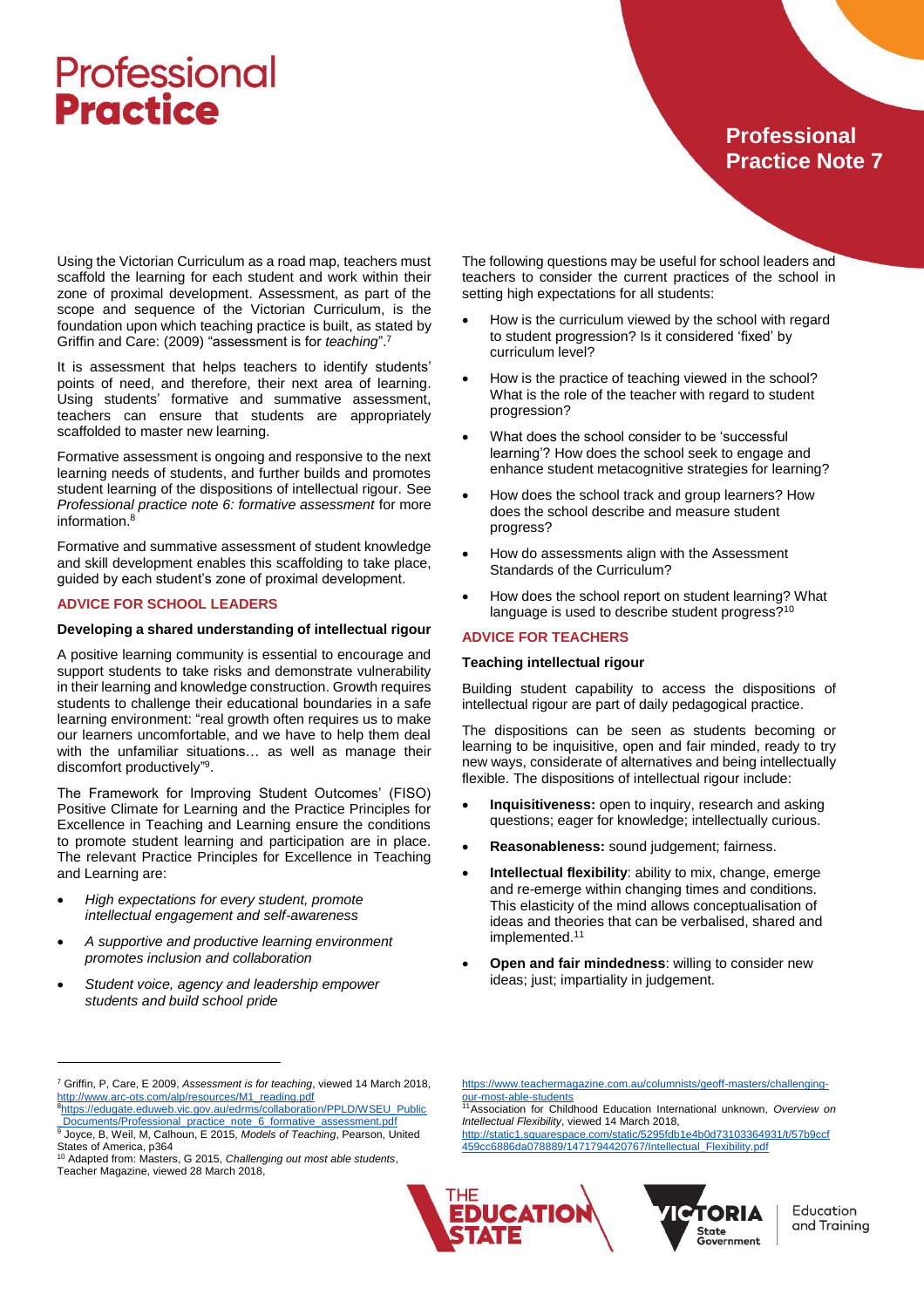### **Professional Practice Note 7**

- **Readiness to try new ways of doing things:** prepared to explore new possibilities; willing to see failure and mistakes as part of learning.
- **Open to considering alternatives**: different ways of looking at issues, solutions, strategies, experiences, world views and ways of knowing, in the process of solving problems, forming opinions, clarifying values and taking an informed position.
- **Persistence:** steady belief or efforts; withstand discouragement or difficulty; persistence.

Teachers should consider the questions they can ask students to deepen their thinking and learning, consider alternate views and perspectives, and persevere with challenging tasks.

Intellectual rigour in the classroom includes complex questions that require deep thinking as well as the use of dialogue to articulate understanding and flexibility in thinking. Opportunities to ensure students are constantly challenged in their learning include:

- anecdotal records
- written feedback and suggestions
- student reflection
- powerful questioning
- writing or co-writing complex questions
- using collaborative processes such as **Fish Bowl** or Think, Pair, Share

#### **Approaches to drive intellectual rigour**

The use of taxonomies of skills that scaffold student learning from recall through to more complex processes such as analysis and evaluation are an important element of intellectual rigour, and contribute to identifying and structuring the next learning focus for students.

**Bloom's taxonomy<sup>12</sup> or Bloom's revised taxonomy<sup>13</sup>** is an example of a high order thinking in education. It brings intellectual rigour into the classroom, and provides a structure through which students can progress as they build cognitive ability. The base of the pyramid outlines the more basic skills and scaffolds students' mastery and progression to more

[terms/496#glossary-s](https://www.criticalthinking.org/pages/glossary-of-critical-thinking-terms/496#glossary-s)

 $\overline{a}$ 

complex attributes. In using Bloom's revised taxonomy, teachers are to ensure that the full range of skills are repeatedly engaged and that student understanding is reevaluated through a variety of authentic learning tasks and activities in a learning sequence.

**Three story intellect** (Costa's levels of questioning, which build on Bloom's taxonomy) is another example of a higher order thinking framework in which students progress from gathering to processing to applying their learning.<sup>14</sup>

**Socratic questioning** is defined as a "mode of questioning that deeply probes the meaning, justification, or logical strength of a claim", <sup>15</sup> and facilitates students' deeper thinking. Questioning students in a Socratic manner provides a structured way for students to investigate a new concept.

The role of the teacher in facilitating Socratic questioning is to:

- maintain a focused and intellectually-responsible discussion
- stimulate with probing questions
- regularly summarise what has been uncovered and what remains to be uncovered
- engage as many students as possible.<sup>16</sup>

#### **Intellectual rigour challenges all students**

Developing the student dispositions of perseverance and higher order thinking help students to manage intellectually rigorous learning.

These dispositions, once developed and fostered in students, allow students to approach their learning in an open way and deepen their knowledge and understanding of a topic and make complex connections with and between concepts.

Higher order thinking helps students to be producers of knowledge, rather than recipients of knowledge. They are encouraged to see knowledge as something that is constructed rather than fixed.<sup>17</sup>

Metacognition and self-regulation in learning has been established as a high impact teaching strategy, with Hattie attributing an effect size of 0.69 for metacognitive strategies, <sup>18</sup> and the Australian Teaching and Learning Toolkit attributing eight additional months of progress. <sup>19</sup>

<sup>16</sup> The Foundation for Critical Thinking unknown, *Socratic Teaching,* viewed 28 March 2018[, http://www.criticalthinking.org/pages/socratic-teaching/606](http://www.criticalthinking.org/pages/socratic-teaching/606)

<sup>17</sup>University of Queensland 2001, *The Queensland School Reform Longitudinal Study*, viewed 15 March 2018, [https://www.researchgate.net/publication/37621426\\_The\\_Queensland\\_Schoo](https://www.researchgate.net/publication/37621426_The_Queensland_School_Reform_Longitudinal_Study) **Reform\_Longitudinal\_Study**<br>18 Hattie L. (2000), 17 T

<http://evidenceforlearning.org.au/toolkit/meta-cognition-and-self-regulation/>





<sup>12</sup> Bloom, B 1984 *Taxonomy of Educational Objectives,* Allyn and Bacon, Boston

<sup>13</sup> Krathwohl, D R 2002 'A revision of Bloom's taxonomy: an overview' *Theory into practice*, vol. 41, no. 4, pp. 212-218.

<sup>14</sup> Costa, A Model of Intellectual Functioning in Three Levels from *Developing Minds: A Resource Book for Teaching Thinking*, accessed at

[https://www.sps186.org/downloads/basic/274780/Costa%20and%20Blooms.](https://www.sps186.org/downloads/basic/274780/Costa%20and%20Blooms.pdf) [pdf](https://www.sps186.org/downloads/basic/274780/Costa%20and%20Blooms.pdf) <sup>15</sup> The Foundation for Critical Thinking unknown, *Glossary of Critical Thinking* 

*Terms,* viewed 28 March 2018,

[https://www.criticalthinking.org/pages/glossary-of-critical-thinking-](https://www.criticalthinking.org/pages/glossary-of-critical-thinking-terms/496#glossary-s)

<sup>18</sup> Hattie, J. (2009). *Visible learning: A synthesis of over 800 meta-analyses relating to achievement*. Milton Park, UK: Routledge.

<sup>19</sup> Evidence for Learning 2017, *Meta-cognition and self-regulation,* Teaching and Learning Toolkit – Australia, viewed 12 April 2018,